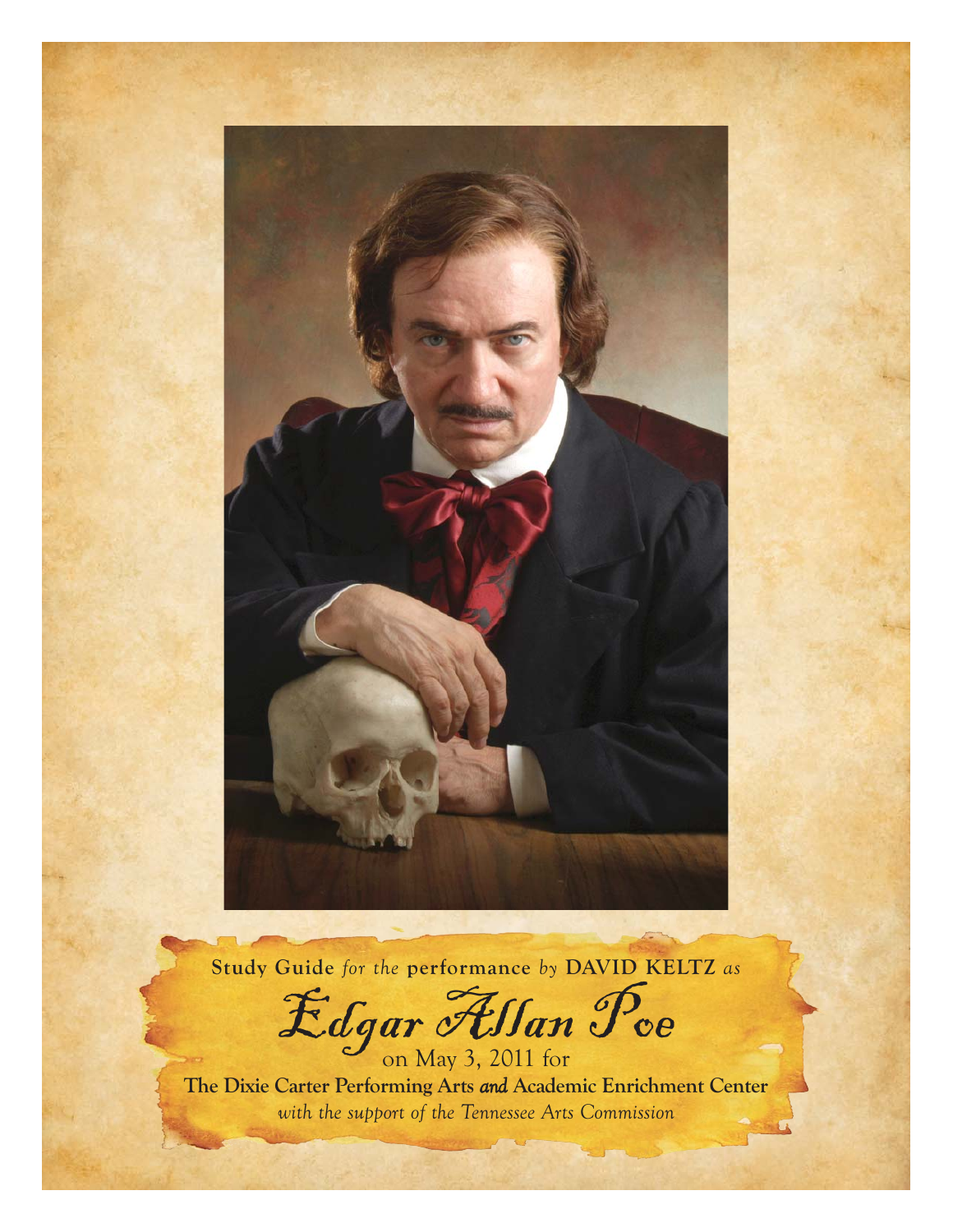Table of Contents

### **Target Audience: Grades 5 - High School**



Portrait miniature of Elizabeth Arnold Poe, used by permission of the Rare Book Department, Free Library of Philadelphia.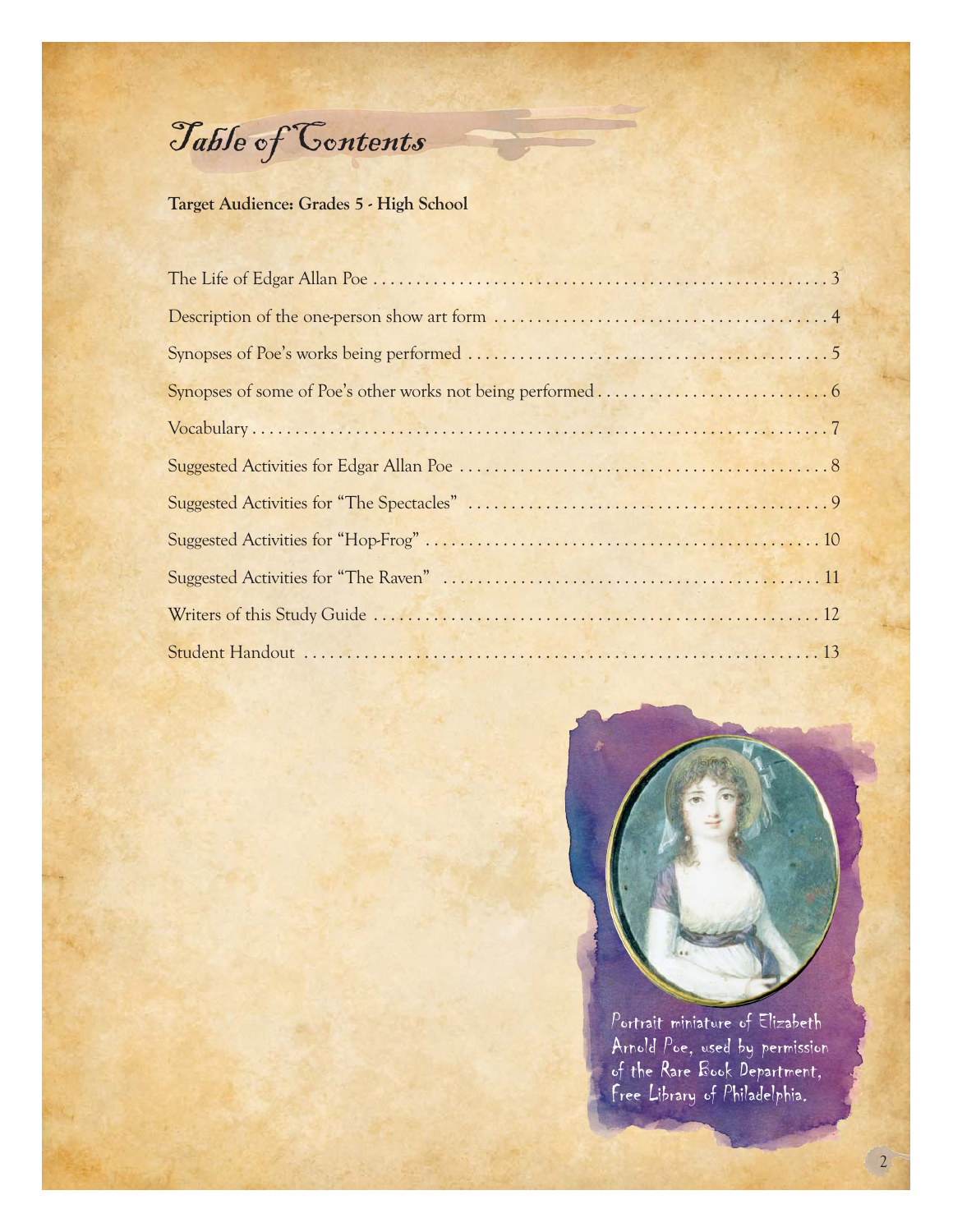# The Life of Edgar Allan Poe

Born to David and Elizabeth Arnold Poe, traveling actors, Edgar Poe was orphaned before he was three and taken in by John and Frances Allan, a merchant family in Richmond. Poe entered the University of Virginia, Schools of Ancient and Modern Languages in 1826. His talent as a writer was evident even at an early age. Mr. Allan at first encouraged his fine talent. However, his foster-father's indiscretions sparked severe arguments between them. Edgar left the Allan household in 1827 to seek his fortune as a writer. Their differences were never resolved and, upon his death in 1834, John Allan remembered all his illegitimate children in his will, but left nothing to Edgar.

In 1836 Poe married his first cousin, Virginia, and embarked on a career as a journalist. Poe worked diligently as a book reviewer and as a magazine editor in Richmond, Philadelphia and New York to make his living. Battling poverty, illness, and the publishers' penchant for printing undeserved praise for inferior works written by their friends, Poe became the leading literary critic of his time. All the while, he struggled against the temptation of alcohol, a common social pastime. Duels were sometimes fought when a man refused to drink with his friends or enemies. On his own, he invented the literary genres of science fiction, the detective story and the modern horror story. Though he wrote many works of fiction, Poe considered himself a poet and described "The Raven" as the most perfectly constructed poem ever written.

While writing "The Raven," Poe's wife Virginia was slowly dying. Throughout his life, Poe's grief over the death of several women inspired his writing. He often spoke of his mother who died when he was just two years old. He mourned the loss of Jane Stanard, the mother of one of his playmates and "the first purely ideal love" of his soul who died when he was 15, and John Allan did not give him the opportunity to visit Frances Allan, his foster mother, before she died when he was 20.

Poe's life ended in Baltimore. On his way from Richmond to New York, he stopped in Baltimore, visited with friends and likely became the victim of an election practice known as "cooping." On October 3, 1849, the local election brought out gangs from opposing political parties, the Whigs and the Democrats. These gangs abducted foreigners and drunkards, cooped them in cellars, drugged them with alcohol and laudanum and forced them to vote repeatedly for the same candidate until they were unable to walk. Poe's longstanding alcoholic intolerance coupled with years of poverty may finally have taken the life of the author revered by literary scholars as well as those who simply enjoy a good horror story — the master of mystery and the macabre, Edgar Allan Poe.

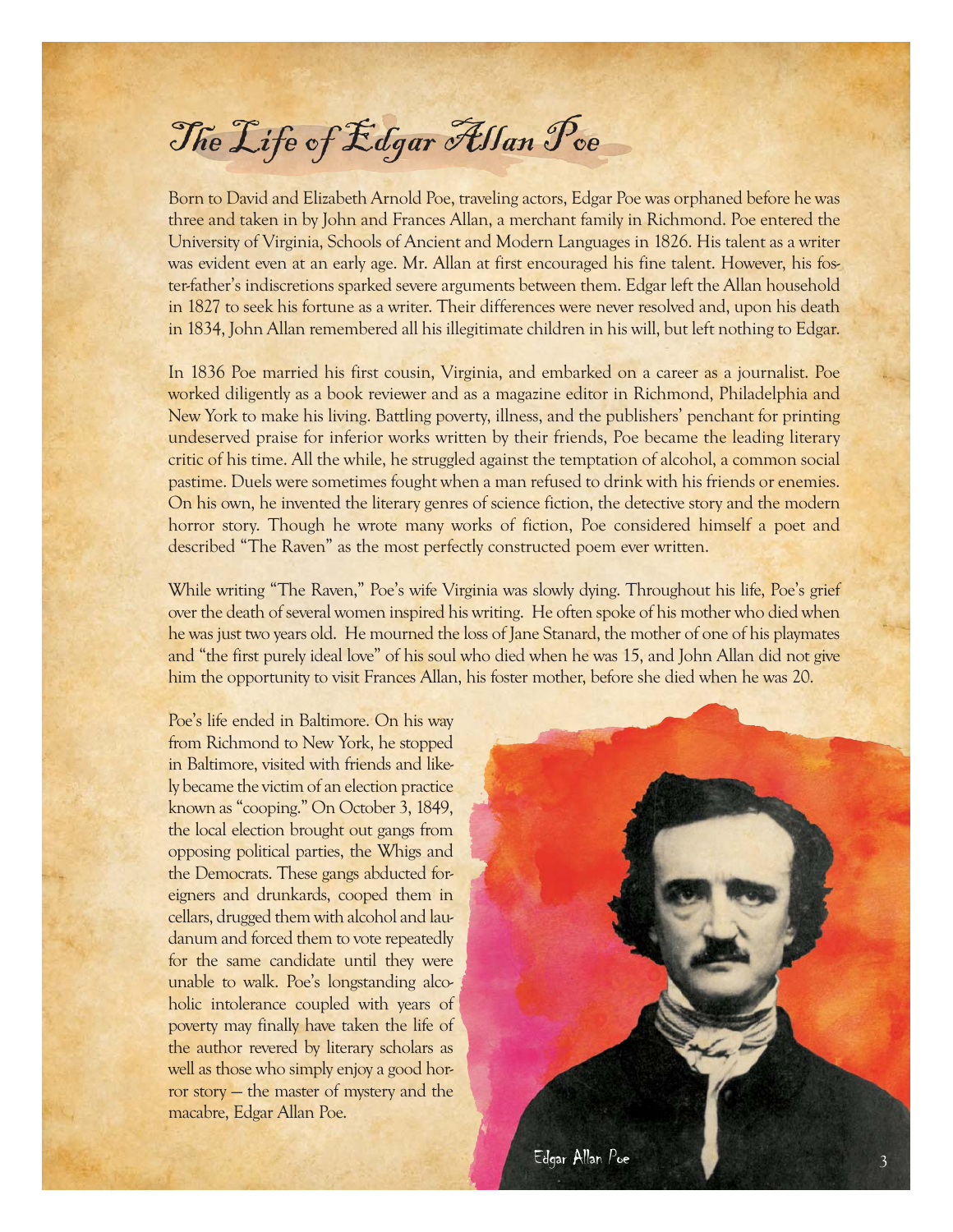# Description of the one-person show art form:

Sometimes called "solo performance," this art form became popular with Hal Holbrook's biographical one-man show "Mark Twain Tonight!" and Julie Harris's "The Belle of Amherst." Nowadays, solo performers play dozens of characters within a story in the manner of Gerald Charles Dickens's and Patrick Stewart's "A Christmas Carol."



The show will not be presented exactly as Poe himself delivered his lecture-recitals. Poe recited poetry and shared his thoughts and opinions on the subject of poetry, critiquing the popular authors of the day. He never read or performed his stories for an audience, but he did recite his poem "The Raven" to the crowds who came to hear him speak.

In this performance, the actor uses Poe's own words to speak directly to the audience and then, without reading the story (it is edited, then memorized and staged for dramatic effect), he becomes the narrator of the stories and, by changing his voice and posture, becomes all of the other characters in the stories. In "The Spectacles," the actor will present the story as a first-person narrator and in "Hop-Frog," as a third-person narrator.

After watching this biographical oneman show, the students will feel that they have been in the presence of the famous 19th century American writer, Edgar Allan Poe.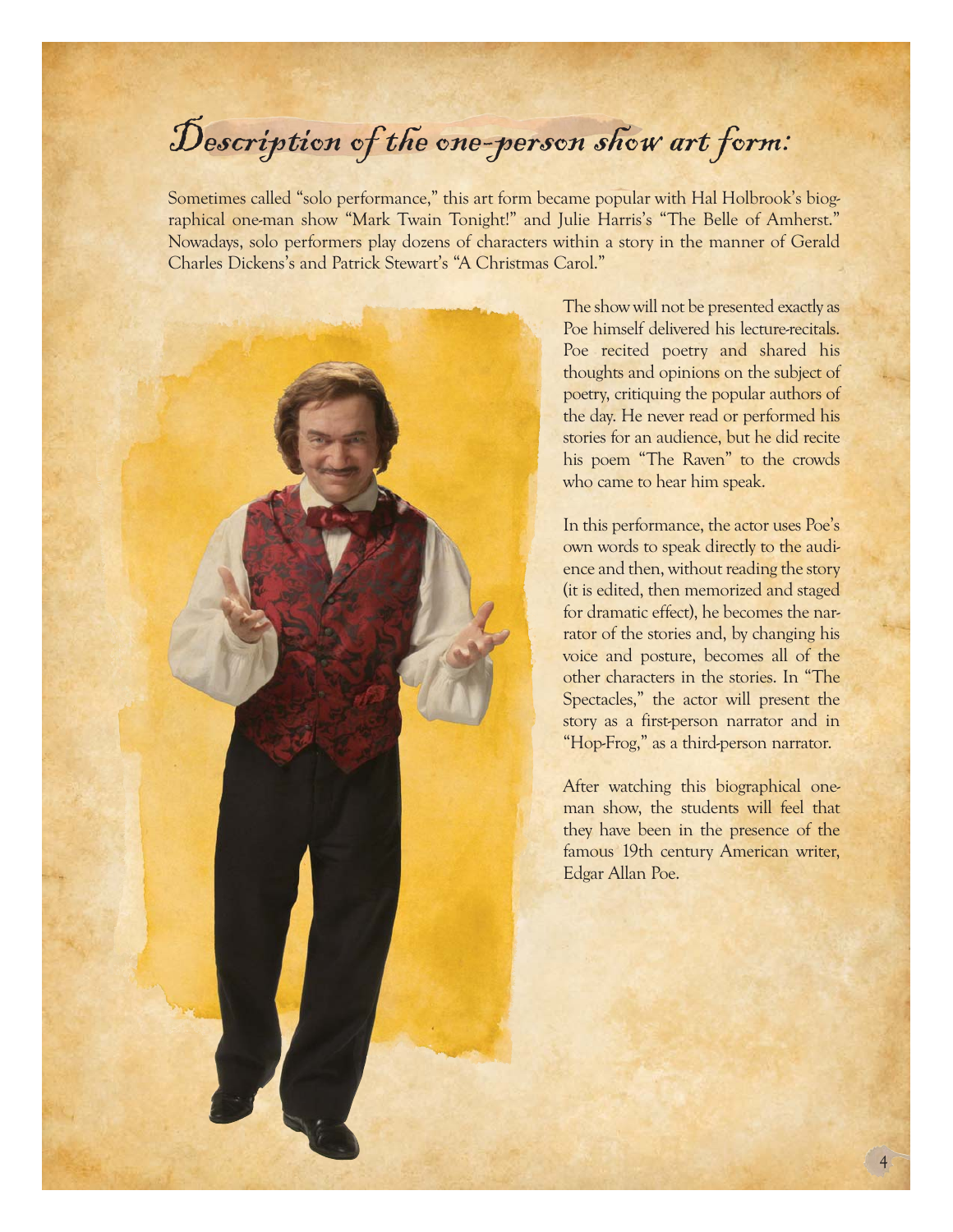# Synopses of Poe's works being performed:

## Summary and cast of characters for "The Spectacles" (1844):

Napoleon Bonaparte Froissart, a wealthy and handsome young man, who happens to be very vain, has only one physical defect – his eyes are weak. Yet because of his vanity he refuses to wear glasses (for he feels that "nothing so disfigures the countenance of a young person"). At the opera with his friend Talbot, he falls in love with a beautiful woman, Eugenie Lalande, and writes her a long love letter. She agrees to meet him and he proposes to marry her. She accepts his proposal on the condition that he wears glasses after they are married. They elope and after the wedding he fulfills his promise and puts on glasses. He then sees his bride for the first time as she really is – wrinkled, rouged and toothless. He has married his great-great-grandmother.

## Summary and cast of characters for "Hop-Frog" (1849):

Hop-Frog, a court jester who happens to be also a dwarf and a cripple, is summoned to the court of the King. Because Hop-Frog is very talented in the way of "getting up pageants, suggesting novel characters and arranging costumes for masqued balls," the King asks Hop-Frog to create some "characters" for himself and his seven ministers. The King torments Hop-Frog by forcing him to drink wine "for it excited the poor cripple to madness, and madness is no comfortable feeling." Hop-Frog has a friend at court, a young girl named Trippetta who is a marvelous dancer. After the King throws wine in Trippetta's face, Hop-Frog is inspired to provide the King and his seven ministers with costumes as "The Eight Chained Ourang-Outangs." The costumes are made of highly flammable materials and Hop-Frog gets his revenge by burning them with a torch while they swing in their chains from the center of the ballroom.

### Summary and cast of characters for "The Raven" (1845):

The narrator is a gentleman mourning the death of a beautiful woman. He believes that if he occupies his mind by reading ("to borrow from my books surcease of sorrow"), he will be able to overcome his grief. He is visited, however, at midnight by a raven, a symbol of grief ("a grim, ungainly, ghastly, gaunt, and ominous bird of yore"). The raven alights upon a bust of Pallas, the goddess of wisdom, and the narrator questions the raven about the possibility of seeing his beloved again in heaven. The raven answers each question with 'Nevermore' and drives the narrator into despair: "And my soul from out that shadow that lies floating on the floor, shall be lifted nevermore."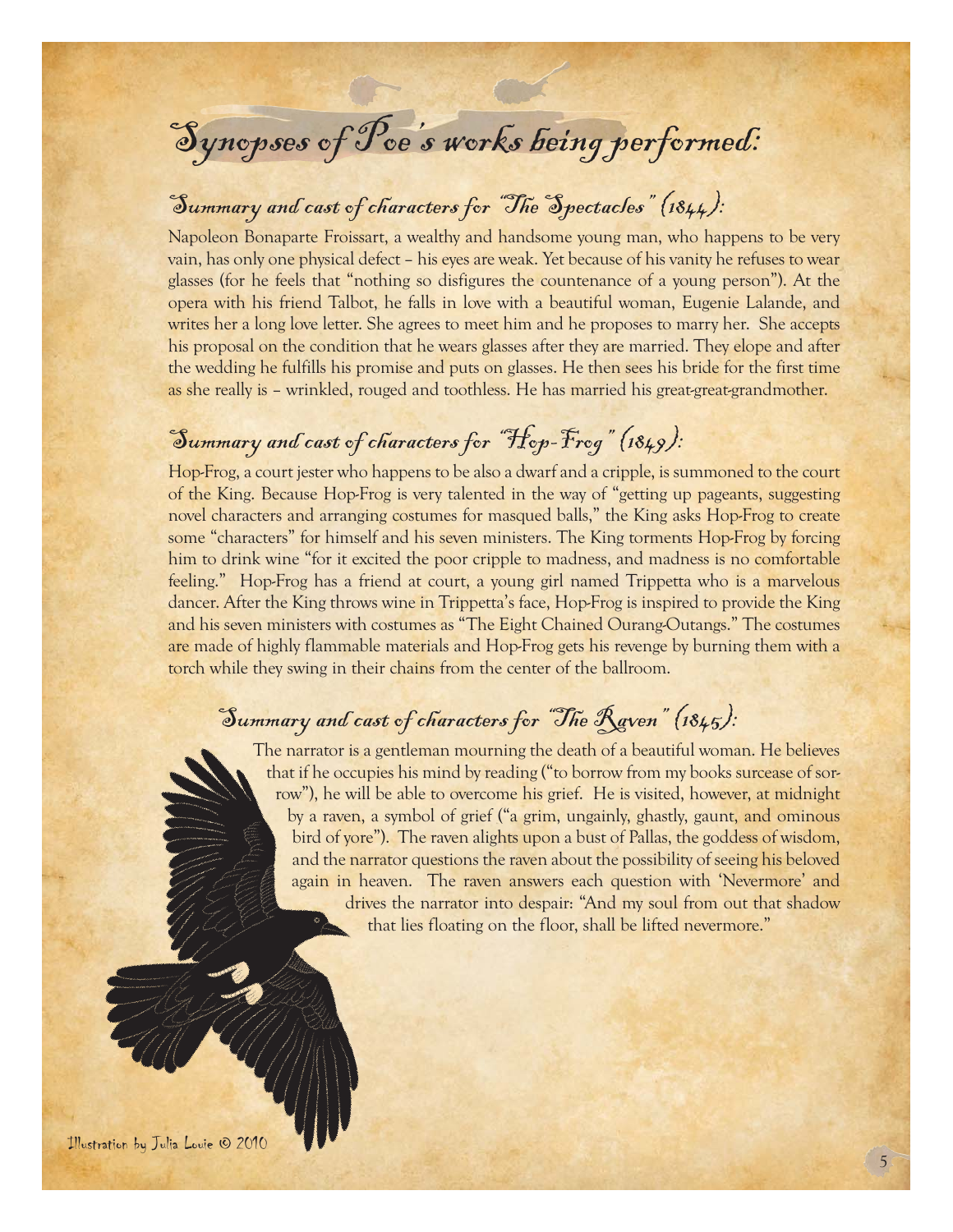# Synopses of some of Poe's other works not being performed:

## The Fall of the House of Usher (1839):

The narrator responds to a letter from his friend Roderick Usher by visiting him in his large and decaying house. They bury Roderick's sister Madeline in the cellar but she is still alive.

## The Murders in the Rue Morque (1841):

Two women are killed in a savage way. The narrator visits the scene of the crime and rationally discovers the identity of the killer.

## The Masque of the Red Death (1842):

Prince Prospero invites his friends into his castle and holds a masquerade while the Plague rages outside. The Prince attempts to kill a masquerader who inhabits the costume of Death.

## The  $\mathcal{P}_i$ t and the  $\mathcal{P}$ endulum (1842):

During the Inquisition, the narrator is taken to a special dungeon and tortured because he holds beliefs contrary to those of strict Roman Catholicism. The narrator systematically plots to escape from the slow-moving descent of a pendulum.

## The Tell-Tale Heart (1843):

The narrator is driven to insanity by the repulsive sight of an old man's eye and kills him. While the police question him, the narrator hallucinates hearing the sound of the old man's heart beating beneath the floorboards and admits the deed.

## The Black Cat (1843):

The narrator is a drunkard so dominated by perverse impulses that he hangs a black cat which he had once loved. Later he murders his wife and walls up the corpse in the cellar. While the police are in the cellar, the cat screams out from behind the wall and the police discover his wife's corpse.

## The Cask of Amontillado (1846):

Montresor, the narrator of the story, tricks Fortunato, a fellow wine connoisseur, into following him home to taste some Amontillado. After leading Fortunato down into the vaults where his wine is stored, Montresor walls up Fortunato still alive.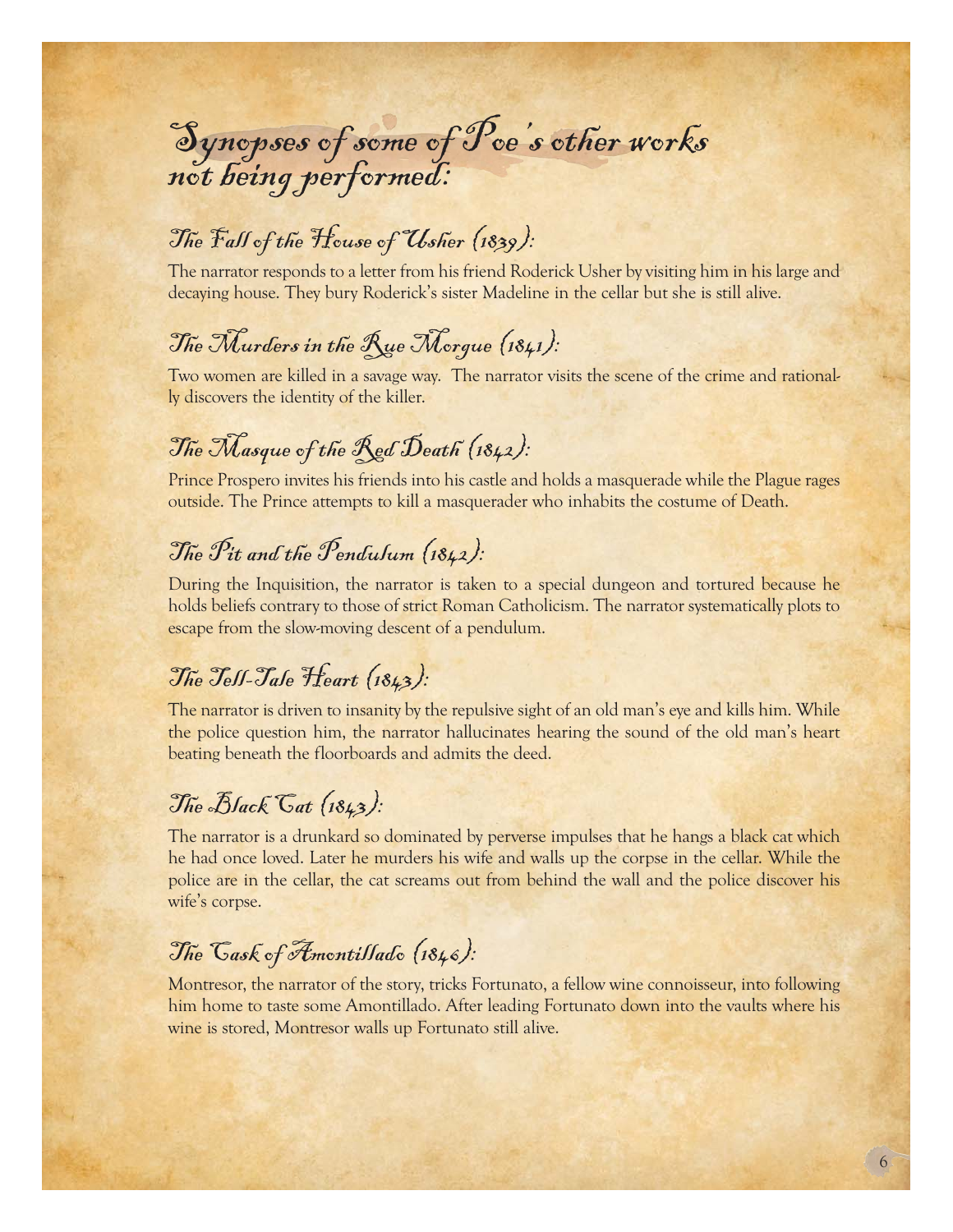# Vocabulary

### Vocabulary for "The Spectacles"

- 1. **Froissart** Chronicles (French chronicler and poet, noted for his vivid history of Europe from 1325 to 1400)
- 2. **Prima donna** (the leading woman soloist in an opera company)
- 3. **Miniature** (a small painting executed with great detail, often on a surface such as ivory or vellum)
- 4. **Mon cheri** (French for 'my dear')
- 5. **Making** open **love** (In Poe's time this meant flirting, not as it means today, sexual activities between two people.)

## Vocabulary for "Hop-Frog"

- 1. **Ourang-outang** (An arboreal anthropoid ape which inhabits Borneo and Sumatra, it is now an endangered species. In Poe's time it was known to be the largest ape and most dangerous animal in the world. No one had yet seen a gorilla.)
- 2. **Flax** (a widely cultivated plant having pale blue flowers, seeds that yield linseed oil, and slender stems from which a textile fiber is obtained)
- 3. **Cupola** (a domelike structure surmounting a roof or dome, often used as a lookout or to admit light and air)
- 4. **Caryatids** (a supporting column sculptured in the form of a draped female figure)

### Vocabulary for "The Raven"

- 1. **Surcease** of sorrow (to bring an end to the narrator's grief)
- 2. **Obeisance** (a gesture or movement of the body, such as a curtsy, that expresses deference or homage)
- 3. **Censer** swung by **seraphim** (A vessel in which incense is burned, especially during religious services, swung by the first of the nine orders of angels.)
- 4. **Quaff** this kind **nepenthe** (to drink heartily a drug mentioned in the Odyssey as a remedy for grief)
- 5. **Balm** in **Gilead** (Balm is an aromatic gum resin obtained from several trees and shrubs of India, Arabia, and eastern Africa, used in perfume and incense. Also called balm of Gilead. Gilead is a mountainous region of ancient Palestine east of the Jordan River in what is now northwest Jordan.)
- 6. **Aiden** (Poe's spelling of Arabic Aden meaning heaven or a form of Eden)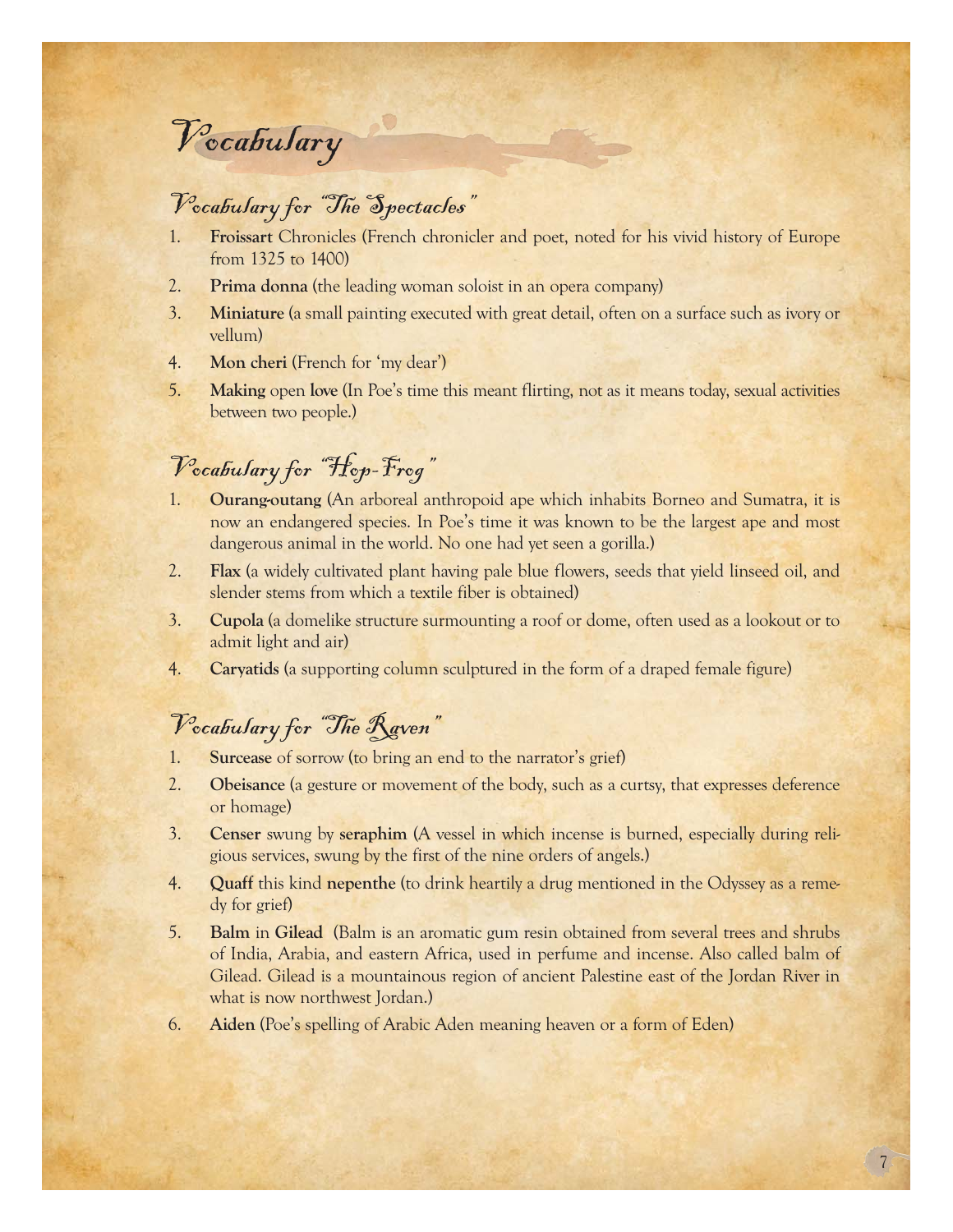# Suggested Activities for Edgar Allan Poe



Consider using one or more of the following activities to prepare them for Mr. Keltz's performance. Naturally, you will want to adapt these ideas to fit the levels and abilities of your students.

#### **Suggested Activities:**

1. To access students' prior knowledge of Edgar Allan Poe and his works, consider using a *Know – Want to Know – Learned* activity. Have students either use a K-W-L chart or do a quick write to list what they already know or think they know about Poe or his stories and poems. Hold a class discussion to share their prior knowledge and ask if there are questions they would like answered. Provide students with a short biography of Poe that includes synopses of some of his more famous works and direct students to read the biography to find the answers to their questions. End with a discussion of what students have learned. (See handout provided.)

**www.eapoe.org**

**www.poestories.com**

**http://knowingpoe.thinkport.org www.poemuseum.org/life-timeline.php**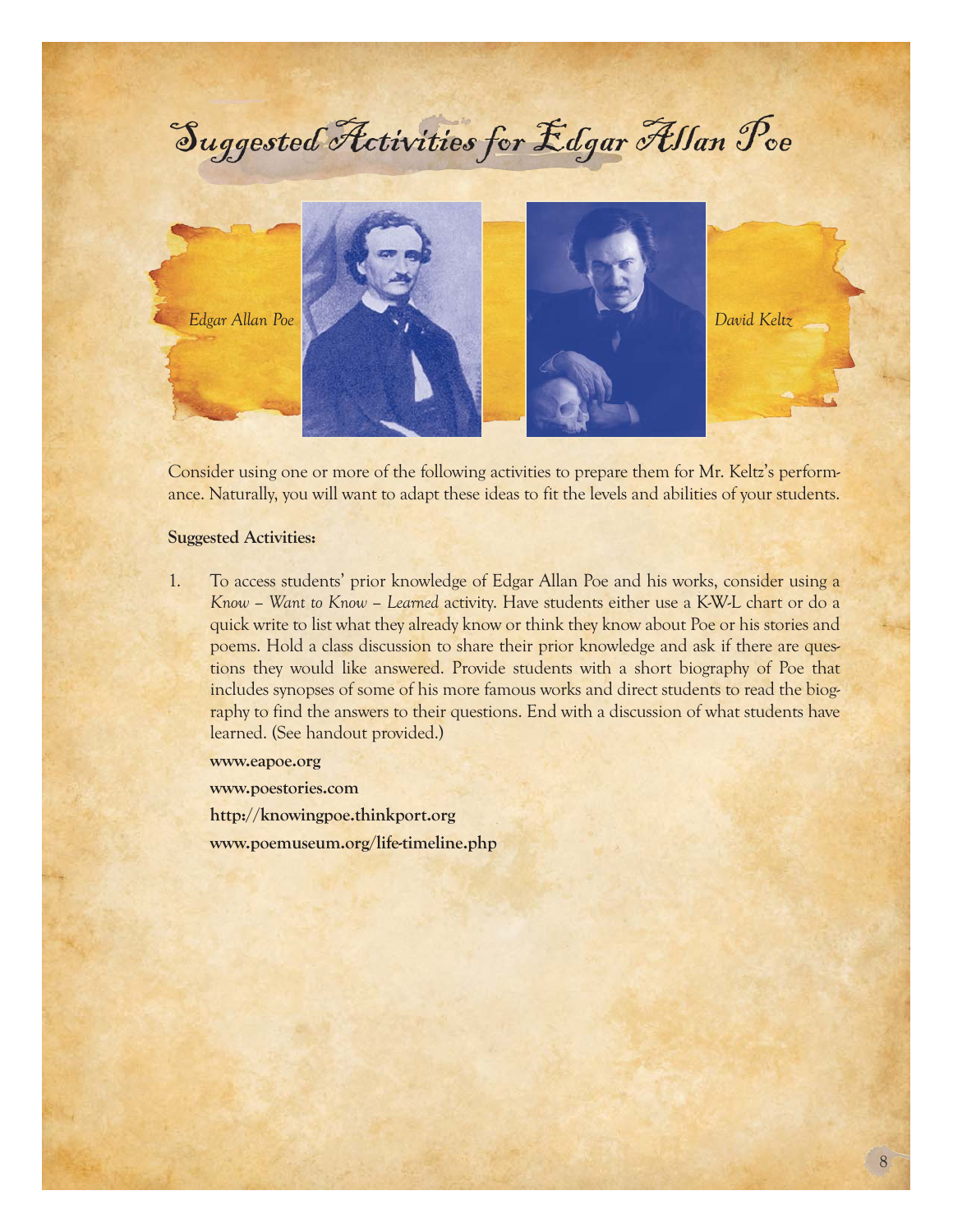# Suggested Activities for "The Spectacles"

Many people believe that Poe only wrote dark or horrific tales. "The Spectacles" challenges that belief. Here Poe explores the classic admonition carved into the temple at Delphi – "know thyself" – in this comedic story of vanity and mistaken identity. Poe also writes dialogue in a French accent for his female antagonist.

#### **Suggested Activities:**

- 1. To encourage students to consider how one's self-image either helps or hinders in accomplishing any goal, have them list in two columns titled "positive" and "negative" the adjectives and behaviors that describe the various positive and negative qualities of their friends and family. Have them do a quick write on how constructive criticism differs from petty or humiliating criticism.
- 2. To prepare the students to hear dialogue delivered in a foreign accent, have them list the languages they have heard in school this year. Then have them do a quick write about a foreign country they would or would not like to visit.
- 3. To explore the variety of ways in which we remember those we love, have the students make a list of tokens of affection or keepsakes they received from friends and family on their birthdays, at holidays and other special days. Have them do a journal entry about how they decided what to give a friend on a special day.

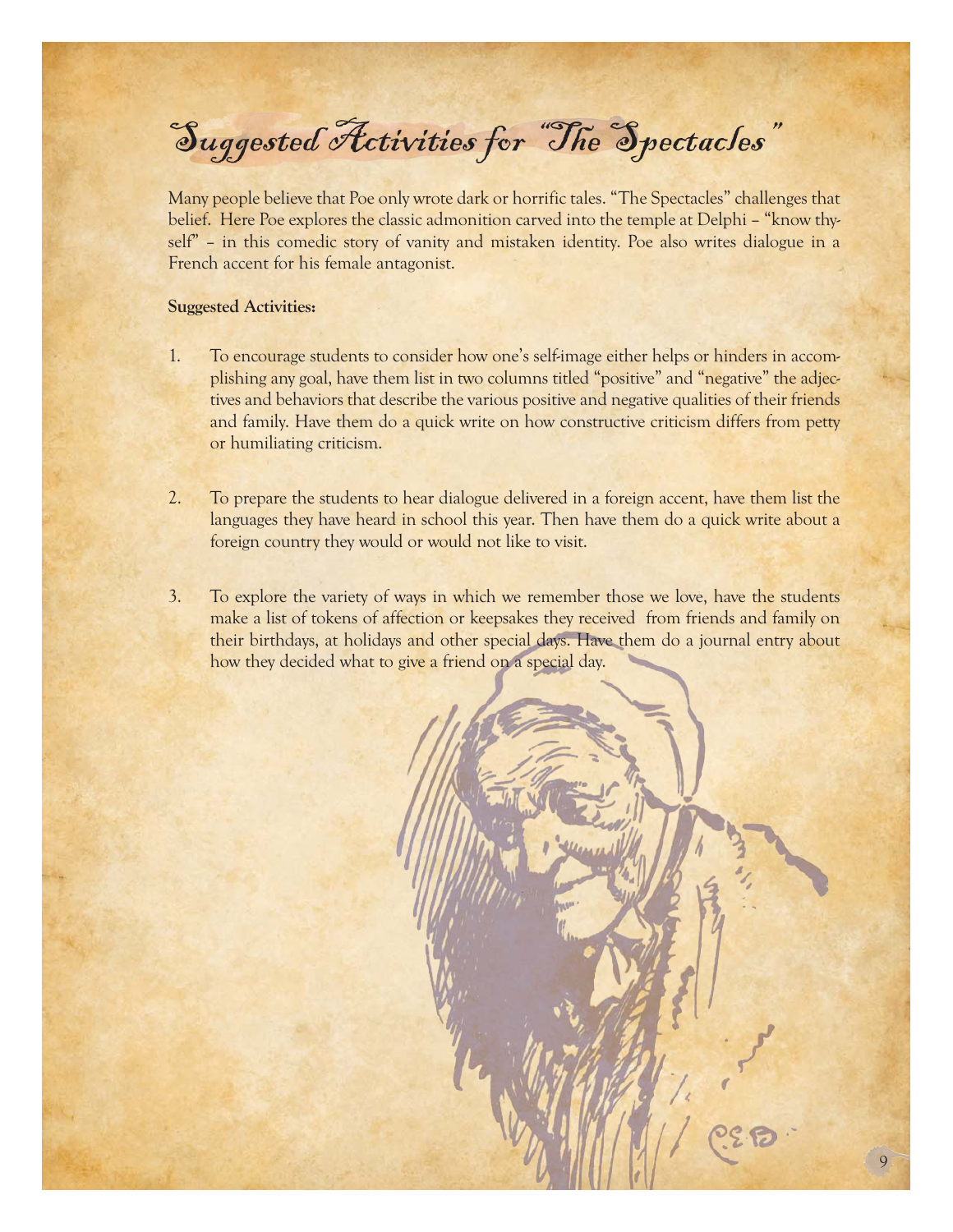Suggested Activities for "Hop-Frog"

Bullying behavior is taken seriously in this tale about a deformed court jester and a king. The power struggle between these two men escalates to horror when the king's seven ministers fail to criticize the king for his abuse of Hop-Frog.

#### **Suggested Activities:**

- 1. To prepare the students to hear this powerful story of social and physical inequality, have them do a journal entry about how they felt when they witnessed bullying behavior either in their own lives or on television or in movies.
- 2. To stir the students' imaginations in considering what behavior distinguishes animals from human beings, have them do a quick write about how they reacted when they were frightened by an animal.

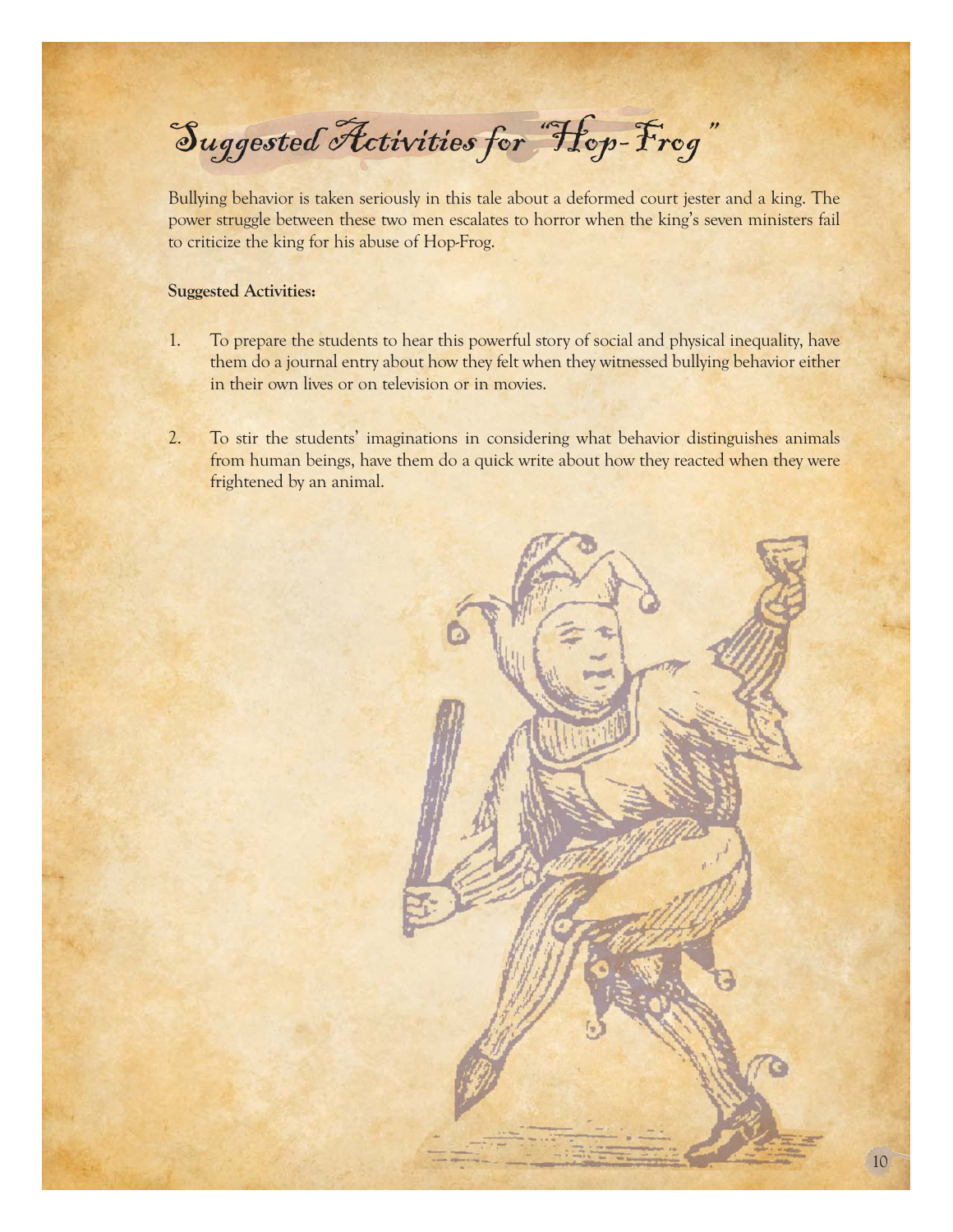Suggested Activities for "The Raven"

Students may already have preconceived notions of what "The Raven" is about. They may assume that it is a scary story like "The Tell-Tale Heart" or some of Poe's other horror stories. In fact, "The Raven" is a poem about grief.

Throughout his life, Poe grieved over the death of several women: his mother who died when he was two years old; the first ideal love of his life, Jane Stanard, the mother of one of his playmates who died when he was 15; and his foster mother who died when he was 20. While writing "The Raven," Poe's wife Virginia was slowly dying. Perhaps he was thinking of her as he wrote a poem that expresses the kind of grief that makes a person feel as if they will never be happy again.

- 1. To prepare students for listening to "The Raven," have them do a quick write or journal entry on the topic, "A time when I lost someone or something that I cared deeply about." Once students have had ample time to write, allow volunteers to share what they've written and hold a class discussion to determine how people express grief. Explain that writers may use poetry as a way to explore their feelings and to try to capture in words what grief feels like and use that as an introduction to a reading of the poem they will hear Mr. Keltz perform. (This might be an excellent opportunity to review or make connections with whatever curriculum materials you may have used or plan to use related to poetry, poetic elements or devices, literature about death or grief, etc.)
- 2. To help students understand the poem, "The Raven," give them a copy of the poem and complete a text rendering activity with them. For information about "The Raven" and text rendering visit the following web sites:

**www.eapoe.org/works/poems/ravena.htm http://web001.greece.k12.ny.us/academics.cfm?subpage=921**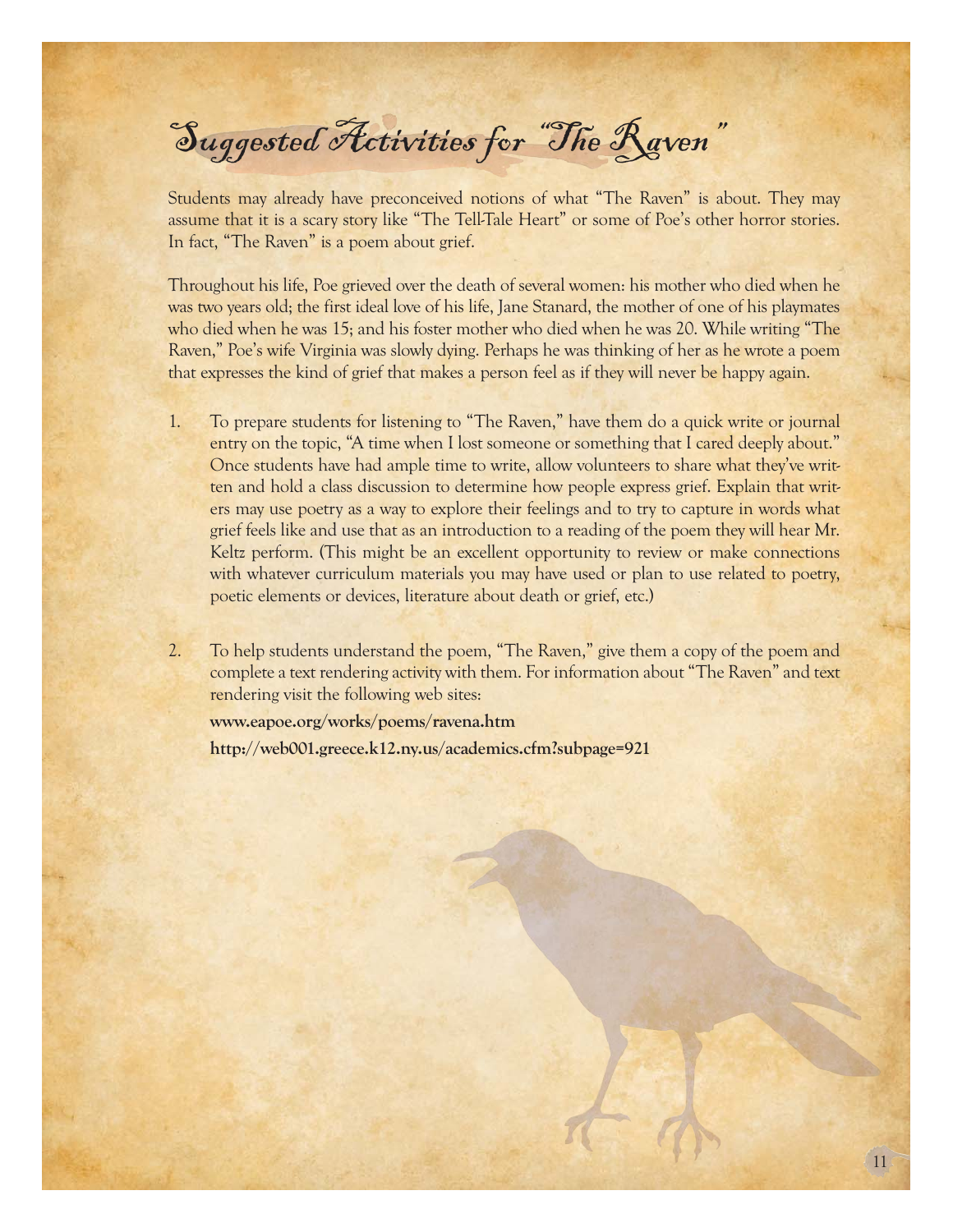# Writers of this Study Guide:



 $\mathcal{D}$ avid  $\mathcal{K}$  eltz began playing Edgar Allan Poe in 1991 at Poe's grave at Halloween and has played Poe for the World's Largest Poe Birthday Celebration in Baltimore eight times since 1993. In 1999 he opened the International Poe Festival in Prague, Czech Republic at the Rudolfinum Concert Hall with "The Bells" and played Poe at the Na Zabradlie among other theatres. Keltz holds a B.A. in Theatre from Florida Atlantic University, studied at the Lee Strasberg Institute in New York, and continues to study Lessac Kinesensic Training with Nancy Krebs. Keltz is a longtime member of Screen Actors Guild.

Keltz offers teachers and students this study guide with a focus on "The Raven" and two of Poe's lesser-known stories, "The Spectacles" and "Hop-Frog." Because Keltz performs so often for the same audiences, he

looked for other horror stories besides those he had been performing for years – "The Tell-Tale Heart," "The Black Cat," and "The Cask of Amontillado." He found another horror story, one that was set in mediaeval times, one which lent itself to dramatic performance and had a variety of characters within it - that story is "Hop-Frog." Then, after the tragedy of September 11, 2001, when schools and theatre audiences were overwhelmed by the horror of reality, Keltz researched Poe's body of work and found the antithesis of horror in Poe's romantic comedy "The Spectacles."

**Teresa Herold** was a script reader and assistant to Elinor Fuchs at Chelsea Westside Theatre and an assistant to Joanna Merlin in the office of Harold Prince while in New York. Now a writer-producer with David Keltz in his one-man shows, she graduated in 2008 from The Commercial Theater Institute of The Broadway League. She earned a B.A. in Music from the University of Maryland at College Park, studied at Warren Robertson's Theatre Workshop, and is a past Board member and President of Women in Film and Video of Maryland.

> **© 2010 David Keltz Productions, LLC www.davidkeltz.com**